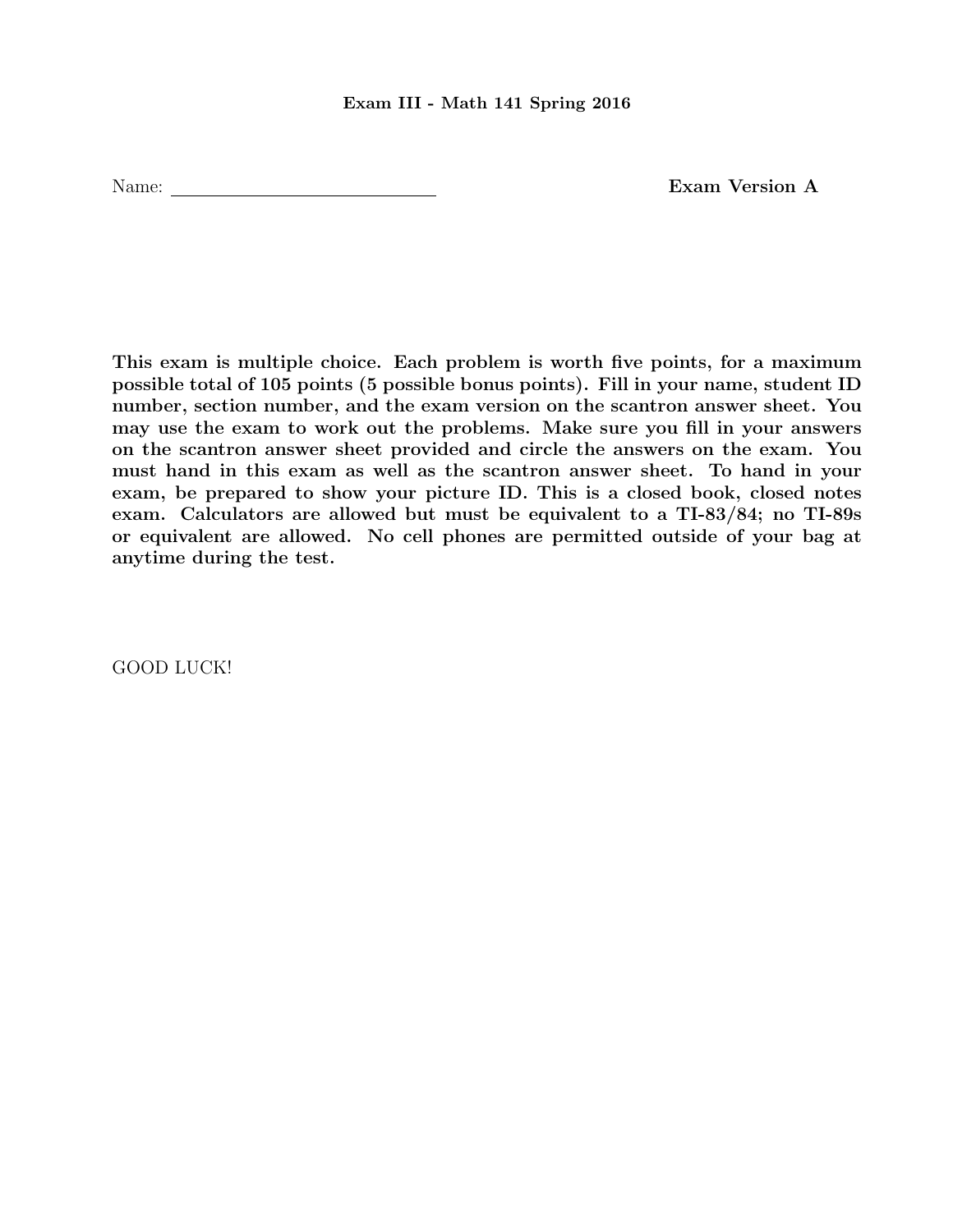1. Sound Software estimates that it will sell  $N$  units of a program after spending  $a$  thousand dollars on advertising, where

$$
N(a) = -a^2 + 300a + 6, \quad 0 \le a \le 300.
$$

Find the maximum number of units of the program that can be sold.

- (a) 150,000
- (b) 22,506
- (c) 6,000
- (d) 300,000
- 2. An apple farm yields an average of 40 bushels of apples per tree when 10 trees are planted on an acre of ground. Each time 1 more tree is planted per acre, the yield decreases by 2 bushels per tree as a result of crowding. What total number of trees planted on an acre will maximize the yield?
	- (a) There is no maximum yield.
	- (b) 5
	- (c) 15

3. Find 
$$
\frac{dy}{dx}
$$
 if  $x^2 + 2xy = 3y^2$ . Note: *y* is a function of *x*.  
\n(a)  $\frac{dy}{dx} = \frac{x+y}{3y-x}$   
\n(b)  $\frac{dy}{dx} = \frac{x-3y}{-x-y}$ 

- 4. What is the slope of the curve  $2x^3y^2 = -18$  at the point  $(-1, 3)$ ? Note: y is a function of x.
	- (a) 4.5
	- $(b) -4.5$
	- (c) 0.5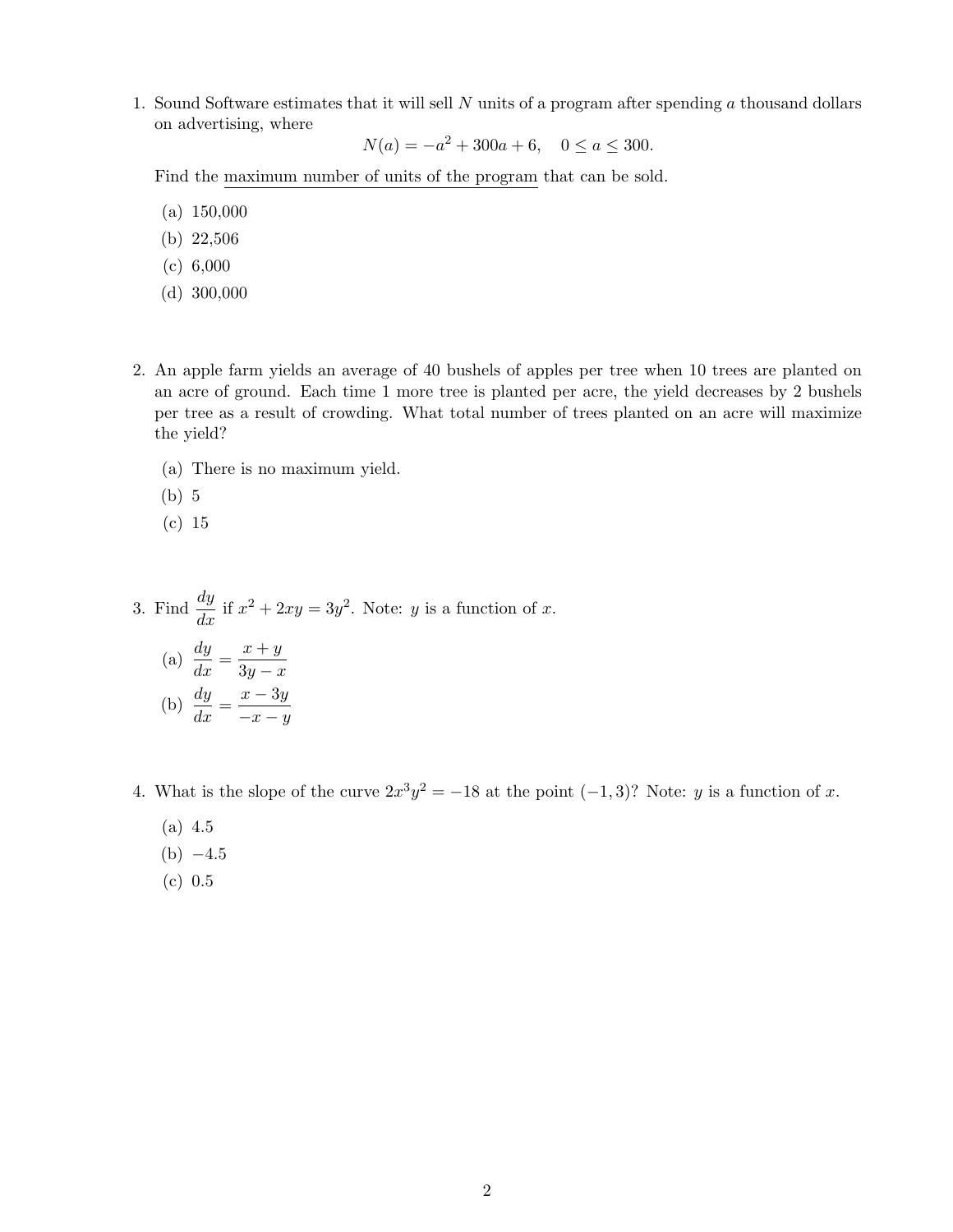- 5. Suppose that total revenue is  $R(x) = 50x 0.5x^2$  and total cost is  $C(x) = 10x + 3$  (both given in dollars), where  $x$  represents the number of units of a product that are produced and sold. Find the rate of change of the profit with respect to time when  $x = 10$  units and  $dx/dt = 5$  units per day.
	- (a) \$200 per day
	- (b) \$150 per day
	- (c) \$80 per day
	- (d) \$50 per day
- 6. Two cars start from the same point at the same time. One travels north at 25 mph, and the other travels east at 60 mph. How fast is the distance between them increasing at the end of 2 hours? (Remember:  $x^2 + y^2 = z^2$ .)



(d) 65 mph

(a) 60 mph (b) 25 mph

- 7. A ladder 25 ft long leans against a vertical wall. If the lower end is being moved away from the wall at a rate of 6 ft/s, how fast is the height of the top changing (the answer will be a negative rate) when the lower end is 7 ft from the wall?
	- $(a)$  -6 ft/s
	- (b) 1.75 ft/s
	- $(c)$  -1.75 ft/s
	- (d)  $-2.083$  ft/s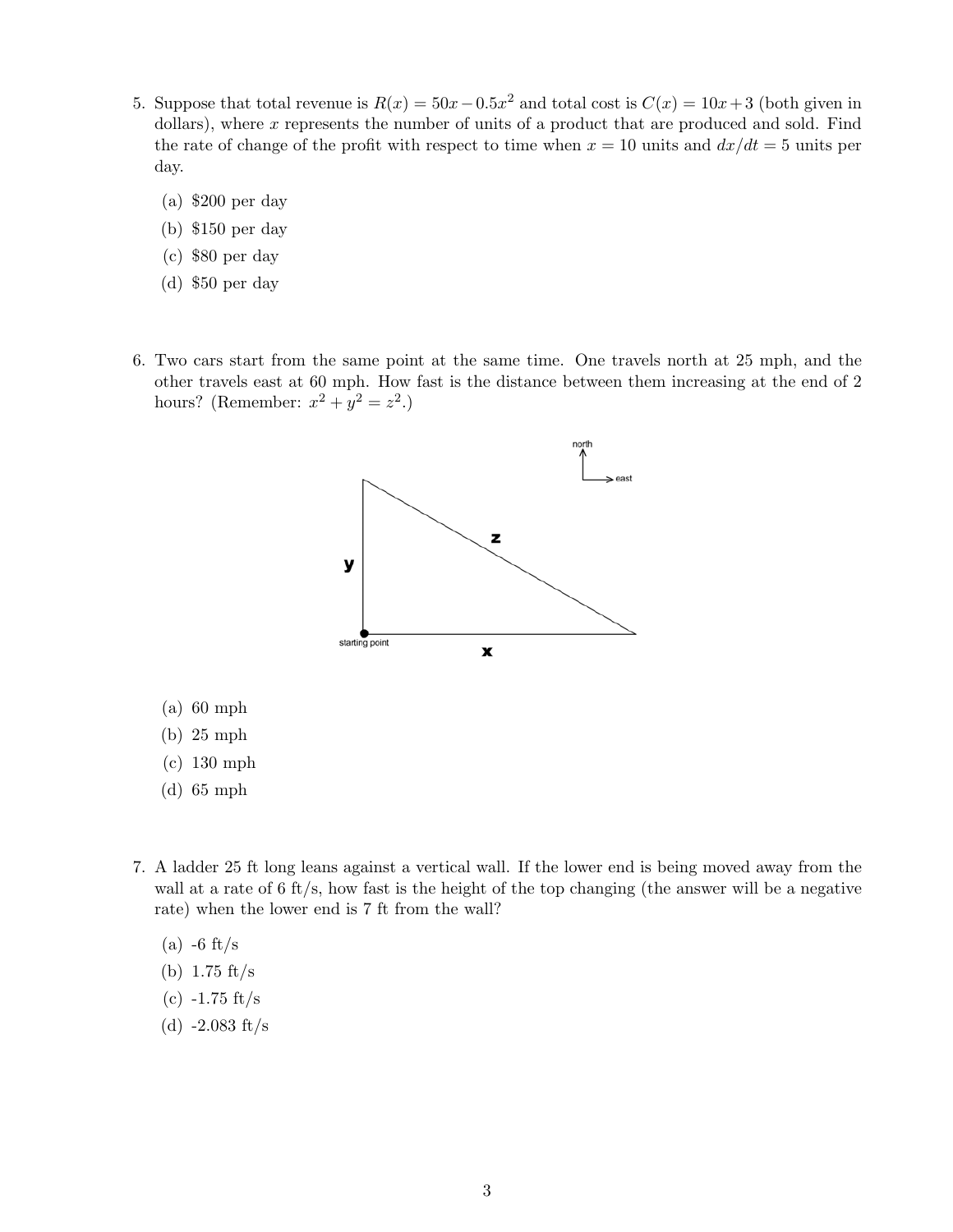- 8. Which of the following is false?
	- (a)  $e = \lim_{n \to \infty} \left( 1 + \frac{1}{n} \right)$ n  $\setminus^n$ (b)  $e^0 = 1$ (c)  $e = 2.718$ (d)  $e^1 = e$

9. For  $f(x) = e^x$ , which of the following statements is **false**?

- (a)  $f'$  is negative for all x.
- (b)  $f''(x)$  is positive for all x.
- (c) The graph of f has no points of inflection.
- (d) The graph of  $f$  is increasing.

## 10. Which of the following statements is false?

- (a)  $\ln(AB) = \ln(A) + \ln(B)$
- (b)  $\ln(A/B) = \ln(A) \ln(B)$
- (c)  $e^{\ln(x)} = x$
- (d)  $\ln(x^r) = r \ln(x^{r-1})$

11. For  $g(x) = \ln(x)$ , which of the following statements is **false**?

- (a) The graph of  $q$  is concave down.
- (b)  $g''(x)$  is positive for all x in the domain of g.
- (c) The graph of  $g$  has no relative extrema.
- (d) The domain of g is  $(0, \infty)$ .

12. If  $y = e$ , then  $dy/dx$  is

- $(a) e$
- (b) 0
- (c) 2.718
- (d) None of the above.

13. If  $y = \ln(3)$ , then  $dy/dx$  is

- (a) 1/3
- (b) 1.10
- (c) 0
- (d) None of the above.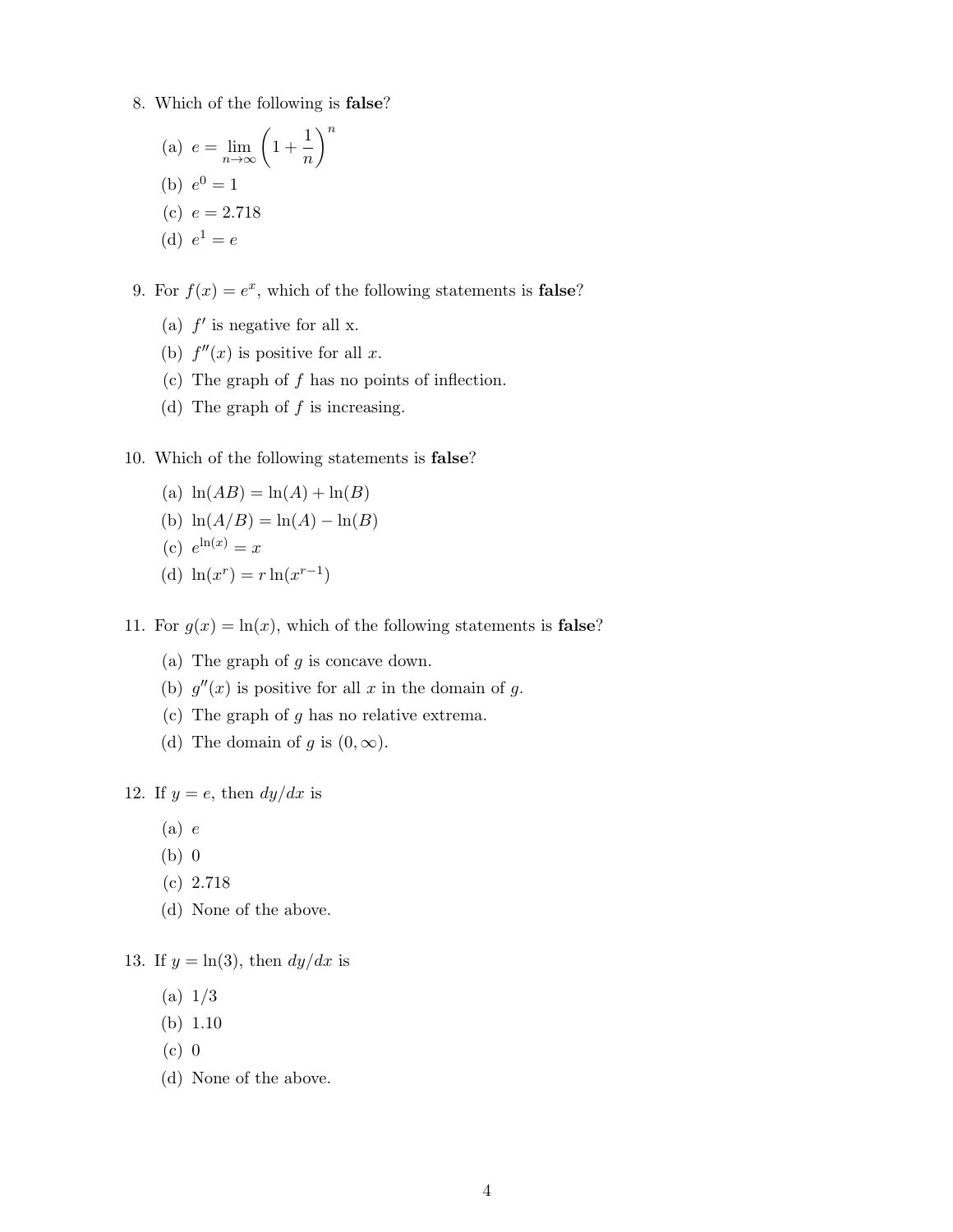14. Find 
$$
f'(x)
$$
 for  $f(x) = \frac{1}{15}e^{2x^2+10} + \ln(3)$ .  
\n(a)  $\frac{1}{15}e^{2x^2+10}(4x)$   
\n(b)  $\frac{1}{15}e^{2x^2+10}(2x^2+10)$   
\n(c)  $\frac{1}{15}e^{2x^2+10}$   
\n(d)  $\frac{1}{15}e^{2x^2+9}(2x^2+10)$ 

15. Find  $g'(x)$  for  $g(x) = xe^{-3x}$ .

(a)  $e^{-3x}(-3)$ (b)  $e^{-3x} - 3xe^{-3x}$ (c)  $e^{-3x} + x(-3x)e^{-3x-1}$ (d)  $e^{-3x} + xe^{-3x}$ 

16. Differentiate  $y = (\ln x)^{13} + e^{\ln x}$ .

(a) 
$$
\frac{1}{x^{13}} + 1
$$
  
\n(b)  $13(\ln x)^{12} \frac{1}{x} + 1$   
\n(c)  $13(\ln x)^{12} \frac{1}{x} + e^{\ln x}$   
\n(d)  $13(\ln x)^{12} + x$ 

17. Differentiate 
$$
y = \ln\left(\frac{x^7 + 8}{x^{10}}\right)
$$
.  
(a)  $\frac{1}{x^7 + 8}$ 

(b) 
$$
\ln(x^7 + 8) - 10 \ln x
$$
  
(c)  $\frac{7x^6}{x^7 + 8} - \frac{10}{x}$ 

18. Differentiate  $y = \ln(e^{4x} + 8) + e^{\sqrt{3x+1}}$ .

(a) 
$$
\frac{4e^{4x}}{e^{4x} + 8} + e^{(3x+1)^{1/2}} \left(\frac{3}{2}\right) (3x+1)^{-1/2}
$$
  
\n(b) 
$$
\frac{e^{4x}}{e^{4x} + 8} + e^{(3x+1)^{1/2}} \left(\frac{3}{2}\right) (3x+1)^{-1/2}
$$
  
\n(c) 
$$
\frac{4e^{4x}}{e^{4x} + 8} + e^{(3x+1)^{1/2}} \left(\frac{1}{2}\right) (3x+1)^{-1/2}
$$